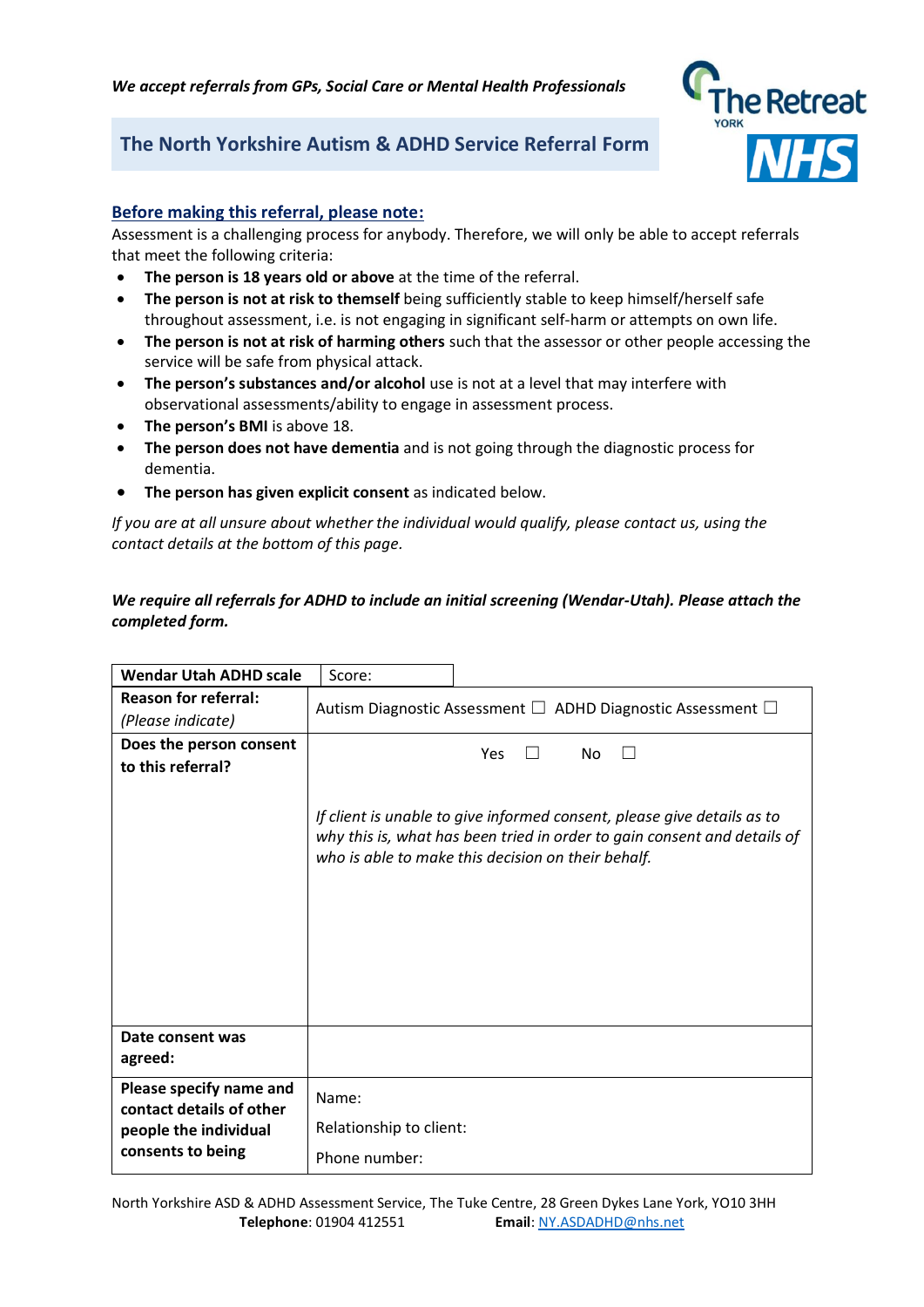| contacted (e.g. parents,<br>support worker) | Email: |
|---------------------------------------------|--------|
|                                             |        |

| <b>Patient Name:</b>          |                                 |                          |                                            |         |  |
|-------------------------------|---------------------------------|--------------------------|--------------------------------------------|---------|--|
| Gender:                       |                                 |                          |                                            |         |  |
| <b>Ethnicity:</b>             |                                 | Asian or Asian British   |                                            |         |  |
|                               |                                 |                          | Black, Black British, Caribbean or African |         |  |
|                               | Mixed or multiple ethnic groups |                          |                                            | $\perp$ |  |
|                               | White                           |                          |                                            |         |  |
|                               | Other ethnic group              |                          |                                            |         |  |
| <b>Employment:</b>            | Full time employment            |                          | $\perp$                                    |         |  |
|                               | Part time employment            |                          |                                            |         |  |
|                               | Unemployed                      |                          |                                            |         |  |
| <b>NHS Number:</b>            |                                 |                          | Patient's                                  |         |  |
|                               |                                 |                          | <b>CCG</b>                                 |         |  |
| Date of Birth:                |                                 |                          |                                            |         |  |
| <b>Contact Details:</b>       | Address:                        |                          |                                            |         |  |
|                               | Telephone:                      |                          |                                            | Mobile: |  |
|                               | Email:                          |                          |                                            |         |  |
| Best way to contact           | Telephone                       | $\overline{\phantom{a}}$ | Text                                       | $\perp$ |  |
| individual:                   | Mobile                          |                          | Email                                      | Г       |  |
| (Please indicate)             | Post                            |                          |                                            |         |  |
| Does the client require       | No $\square$                    |                          |                                            |         |  |
| communication to be           |                                 |                          |                                            |         |  |
| made through the              | Yes $\square$                   |                          |                                            |         |  |
| individual nominated on       |                                 |                          |                                            |         |  |
| page 1 of the referral?       |                                 |                          |                                            |         |  |
| <b>Registered GP details:</b> |                                 |                          |                                            |         |  |
| Other agencies involved:      |                                 |                          |                                            |         |  |
| (Please specify contact       |                                 |                          |                                            |         |  |
| details)                      |                                 |                          |                                            |         |  |
|                               |                                 |                          |                                            |         |  |

**Contact details**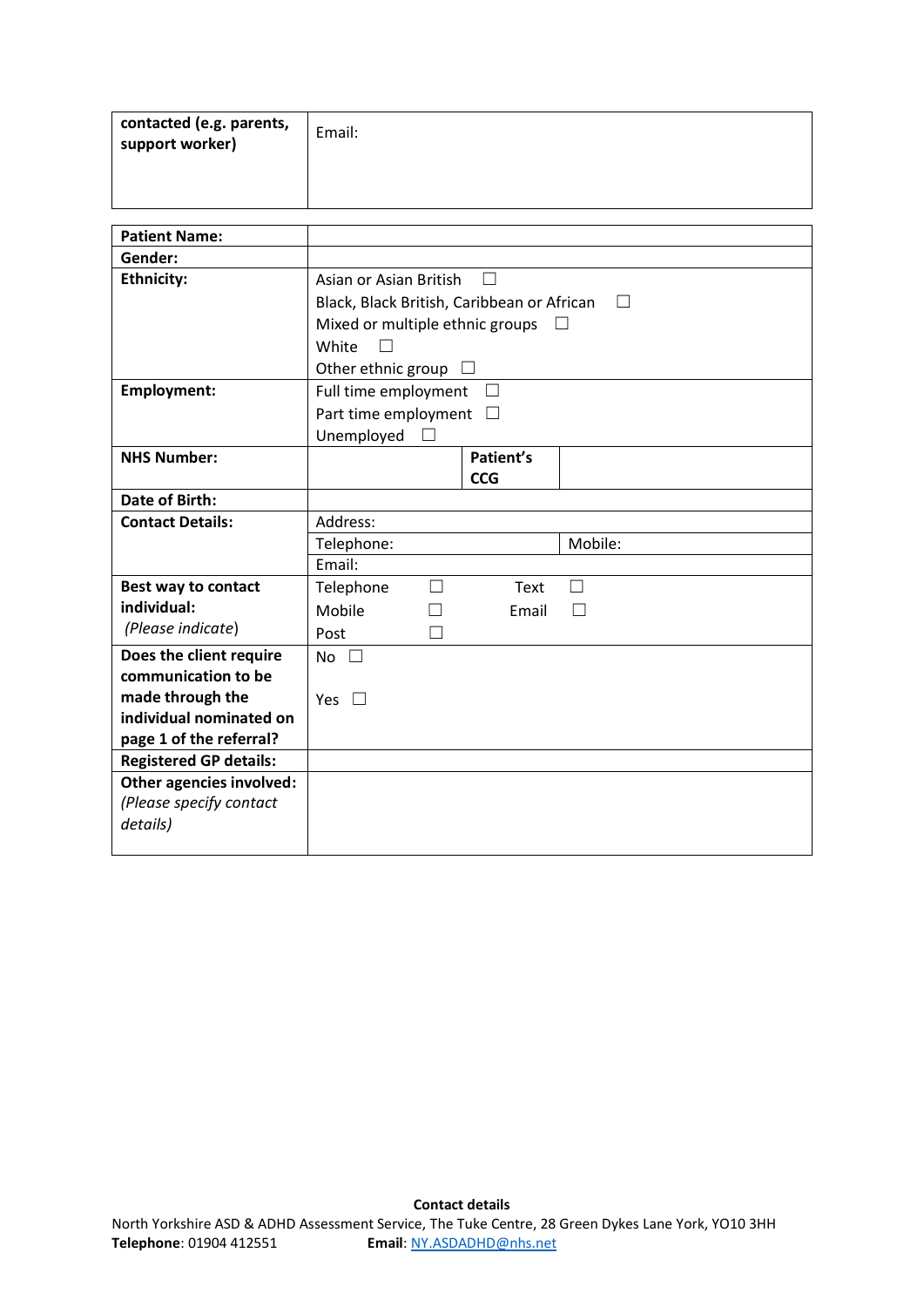| Summary of                                                                                                                                                                      | Please only fill in section in if you are referring for Autism<br>assessment                                                                                                                                                                                                                                            |  |  |
|---------------------------------------------------------------------------------------------------------------------------------------------------------------------------------|-------------------------------------------------------------------------------------------------------------------------------------------------------------------------------------------------------------------------------------------------------------------------------------------------------------------------|--|--|
| Difficulties (AUTISM):                                                                                                                                                          |                                                                                                                                                                                                                                                                                                                         |  |  |
| (The characteristics of<br>autism are generally<br>divided into three main<br>groups (examples given).<br>Please give examples<br>for <b>all three areas</b> where<br>possible. | 1) Social Communication<br>$\Box$ diff. with verbal and non-verbal communication (avoiding eye contact/diff.<br>understanding facial expressions)<br>$\Box$ diff. starting/maintaining/give-and-take of conversation, literal understanding of<br>language, diff. understanding jokes/sarcasm                           |  |  |
| Please use the tick boxes<br>and add any additional<br>information where<br>necessary.                                                                                          | 2) Social interaction<br>diff. understanding other's emotions/point of view<br>$\Box$ diff. fitting in socially<br>$\Box$ diff. initiating and maintaining relationships<br>$\Box$ preferring to spend time alone, finding people confusing/unpredictable                                                               |  |  |
|                                                                                                                                                                                 | 3) a) Routines/Rituals; b) Highly focussed and intense interests;<br>c) sensory sensitivities<br>$\Box$ fixed daily routines<br>$\Box$ uncomfortable with change, cope better with preparation<br>$\Box$ intense interest in specific, highly focussed areas of interest<br>□hyper-/hyposensitive to one or more senses |  |  |
|                                                                                                                                                                                 | 4) Have the above difficulties been long standing (ie since childhood<br>or adolescence)?                                                                                                                                                                                                                               |  |  |
| Summary of                                                                                                                                                                      | Please only fill in section in if you are referring for ADHD assessment                                                                                                                                                                                                                                                 |  |  |
| Difficulties (ADHD):<br>Please comment on and<br>give examples of how the<br>client is impacted for <b>all</b><br>areas.                                                        | 1) Attention and concentration                                                                                                                                                                                                                                                                                          |  |  |
|                                                                                                                                                                                 | 2) Organisation skills                                                                                                                                                                                                                                                                                                  |  |  |
|                                                                                                                                                                                 | 3) Restlessness, diff. keeping quiet, irritability/quick temper                                                                                                                                                                                                                                                         |  |  |
|                                                                                                                                                                                 | 4) Have the above difficulties been long standing (ie since childhood<br>or adolescence)?                                                                                                                                                                                                                               |  |  |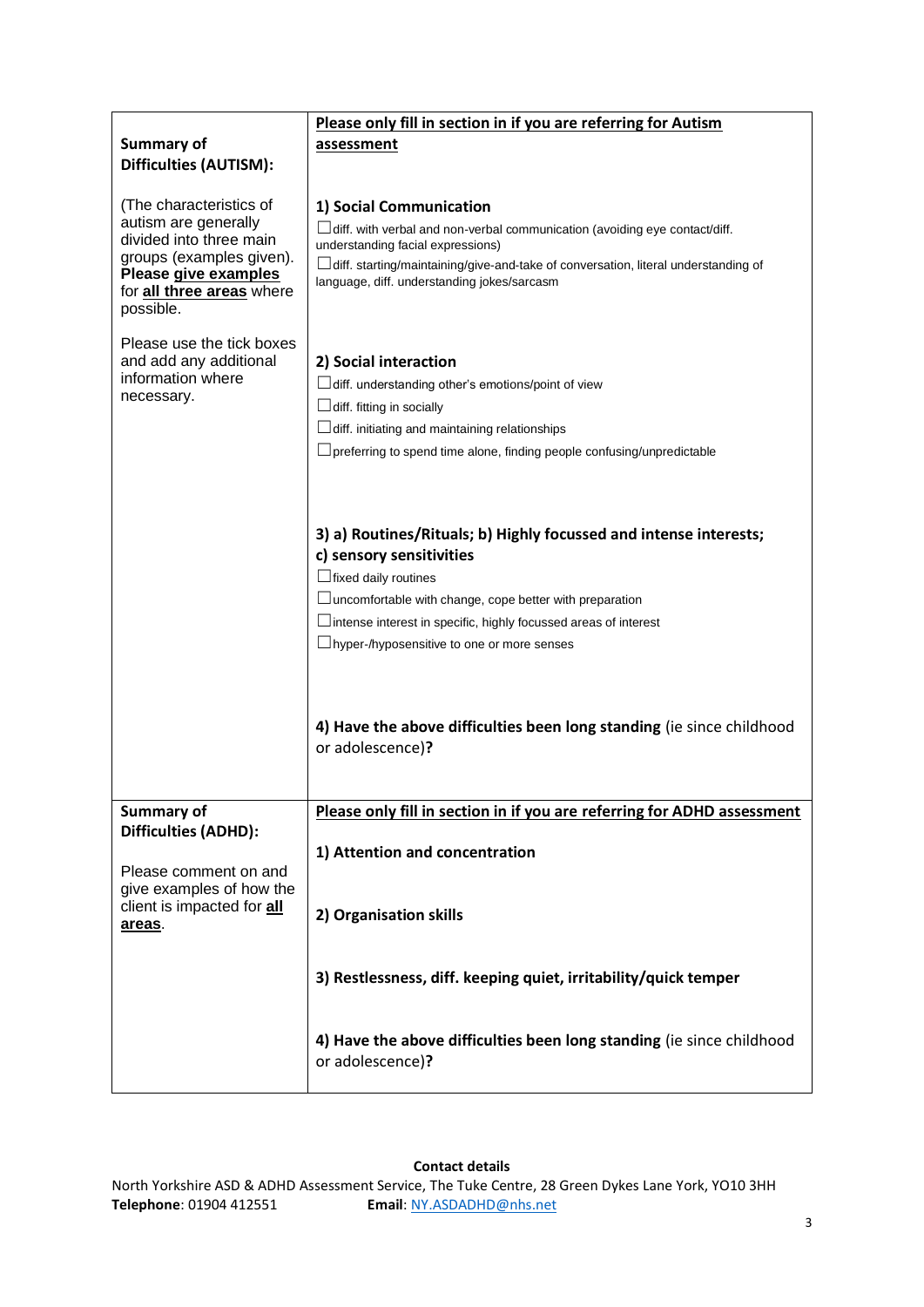| Has the client been diagnosed with a Learning<br>Disability (IQ below 70 and with functional | No<br>Suspected but not confirmed $\square$                       |
|----------------------------------------------------------------------------------------------|-------------------------------------------------------------------|
| difficulties)?                                                                               | Yes                                                               |
|                                                                                              | If yes or suspected please complete the following                 |
|                                                                                              | questions and attach relevant report.                             |
|                                                                                              | Please comment upon the client's ability to understand verbal and |
| What adjustments to communication are required<br>for the client?                            | written communication.                                            |
|                                                                                              |                                                                   |
|                                                                                              |                                                                   |
| What setting does the client live in?                                                        | Family home $\square$                                             |
|                                                                                              | Private accommodation $\square$                                   |
|                                                                                              |                                                                   |
|                                                                                              | Residential home $\Box$                                           |
|                                                                                              | Supported accommodation $\Box$                                    |
|                                                                                              | Other $\Box$                                                      |
|                                                                                              |                                                                   |
| Does the client require support from family or staff<br>to attend appointment?               |                                                                   |
|                                                                                              |                                                                   |
| What other services is the client receiving support                                          | For example the Learning Disability Team, Social Care.            |
| from?                                                                                        |                                                                   |
|                                                                                              |                                                                   |
| If the client has a care-coordinator please provide<br>contact details:                      | Name, profession, service and contact details                     |
|                                                                                              |                                                                   |

*The below must be completed for all clients referred, it may delay referral if not completed sufficiently*

| Has the client any current<br>mental health issues:                                | Please give details and attach relevant mental health reports |  |  |
|------------------------------------------------------------------------------------|---------------------------------------------------------------|--|--|
| Has the client any previous                                                        | Please give details                                           |  |  |
| mental health issues?                                                              |                                                               |  |  |
|                                                                                    |                                                               |  |  |
| Has the client ever                                                                | Please give details and dates                                 |  |  |
| attempted to harm                                                                  |                                                               |  |  |
| themselves through self-                                                           |                                                               |  |  |
| harm or suicidal attempts?                                                         |                                                               |  |  |
| Has the client ever been at                                                        | Please give details                                           |  |  |
| risk of harm from others?                                                          |                                                               |  |  |
|                                                                                    |                                                               |  |  |
| Has the client ever posed a                                                        | Please give details                                           |  |  |
| risk to others?                                                                    |                                                               |  |  |
|                                                                                    |                                                               |  |  |
| In your opinion, is this person stable enough to cope with the assessment process? |                                                               |  |  |
| Don't know<br>$\square$ No<br>$\Box$<br>Yes<br>П                                   |                                                               |  |  |

| <b>Current Medication: (Please attach</b> |  |
|-------------------------------------------|--|
| a copy of the health record)              |  |

### **Contact details**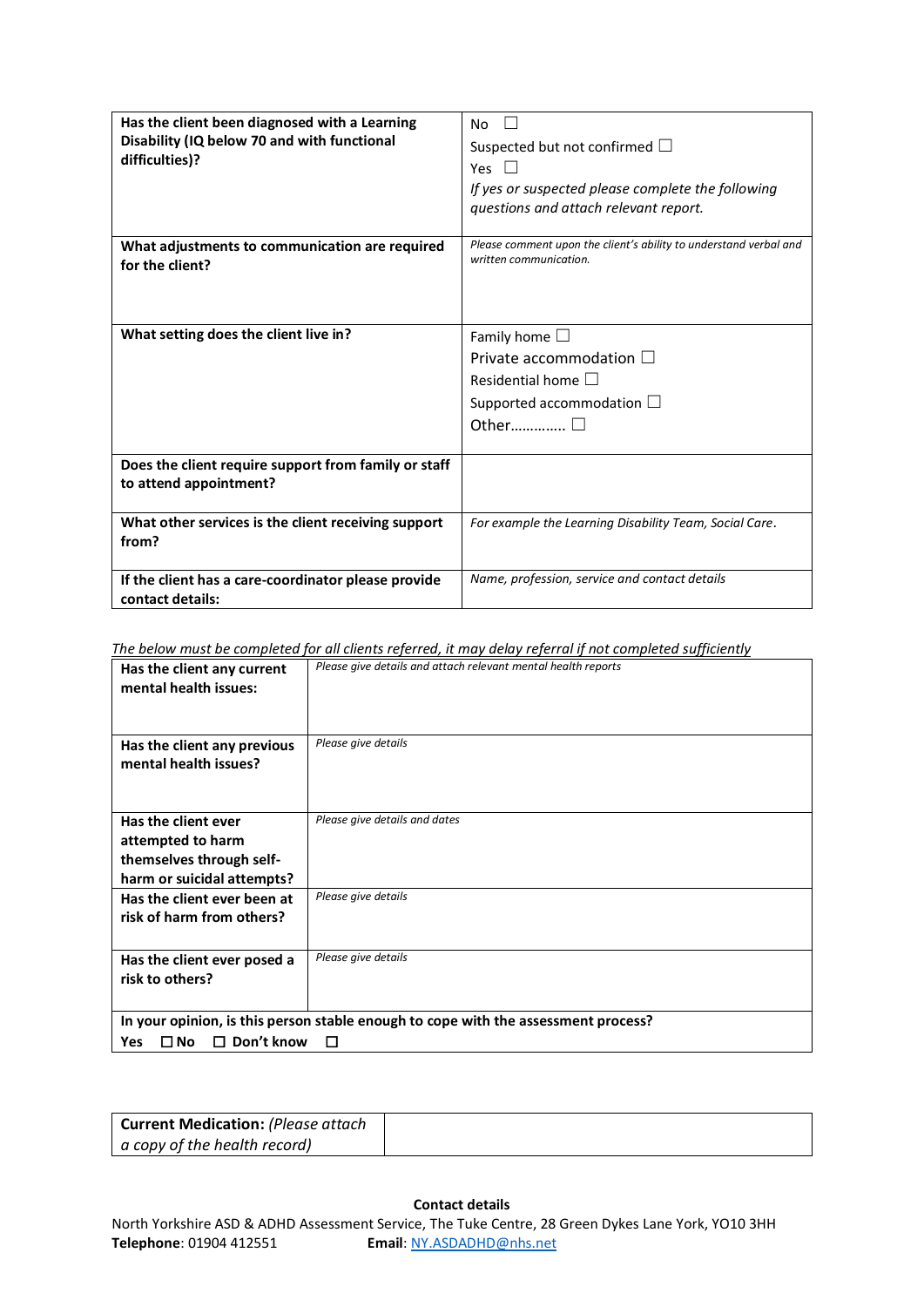| Any physical health problems<br>including cardio-vascular<br>conditions: (Please attach any<br>relevant reports)<br>Does any close relative have any<br>cardio-vascular conditions? |                                               |                             |             |
|-------------------------------------------------------------------------------------------------------------------------------------------------------------------------------------|-----------------------------------------------|-----------------------------|-------------|
| Any reasonable<br>adjustments needed?                                                                                                                                               | E.g. accessible entrance, communication aids. |                             |             |
| Name and contact no. of<br>next of kin or person to<br>contact in an emergency:                                                                                                     | Name:                                         |                             | Contact No. |
| <b>Relationship Status:</b>                                                                                                                                                         |                                               |                             |             |
| Is an interpreter<br>required for the person?                                                                                                                                       |                                               | Please provide full details |             |

| <b>Date of Referral:</b>                    |  |
|---------------------------------------------|--|
| <b>Referrer Name &amp; Contact Details:</b> |  |
| <b>Profession:</b>                          |  |

### **Data Protection:**

By submitting this form you agree that you have obtained the consent of the person who the information is about.

Signature: \_\_\_\_\_\_\_\_\_\_\_\_\_\_\_\_\_\_\_\_\_\_\_\_\_\_\_\_\_\_\_\_\_\_ Date: \_\_\_\_\_\_\_\_\_\_\_\_\_\_\_\_\_\_\_\_\_\_\_\_\_\_

For the purposes of this form The Retreat York is the data controller for the collection, processing, sharing and storage of this data. All information collected in this form will be treated confidentially and will be used for the sole purpose of providing a clinical service to the person above. Their information may be passed onto third parties who help support us in the provision and administration of our services or where we have their consent to do this. Please note, this confidentiality is not absolute and may be broken where we have a legal obligation to comply with the law for e.g. the information is required to identify potential fraud or to detect a crime or to apprehend an offender or where there is a rising safety or safeguarding issue. Further information about this can be found in our Privacy Notice on our website at:

<https://www.theretreatyork.org.uk/>**.** Alternatively, you can contact our Data Protection Officer for further information at: The Retreat York, 107 Heslington Road, York, Y010 5BN or email us at: [DPO@TheRetreatYork.org.uk.](mailto:DPO@TheRetreatYork.org.uk)

*Autism and ADHD Service use only:*

**Contact details**

North Yorkshire ASD & ADHD Assessment Service, The Tuke Centre, 28 Green Dykes Lane York, YO10 3HH **Telephone**: 01904 412551 **Email**[: NY.ASDADHD@nhs.net](mailto:NY.ASDADHD@nhs.net)